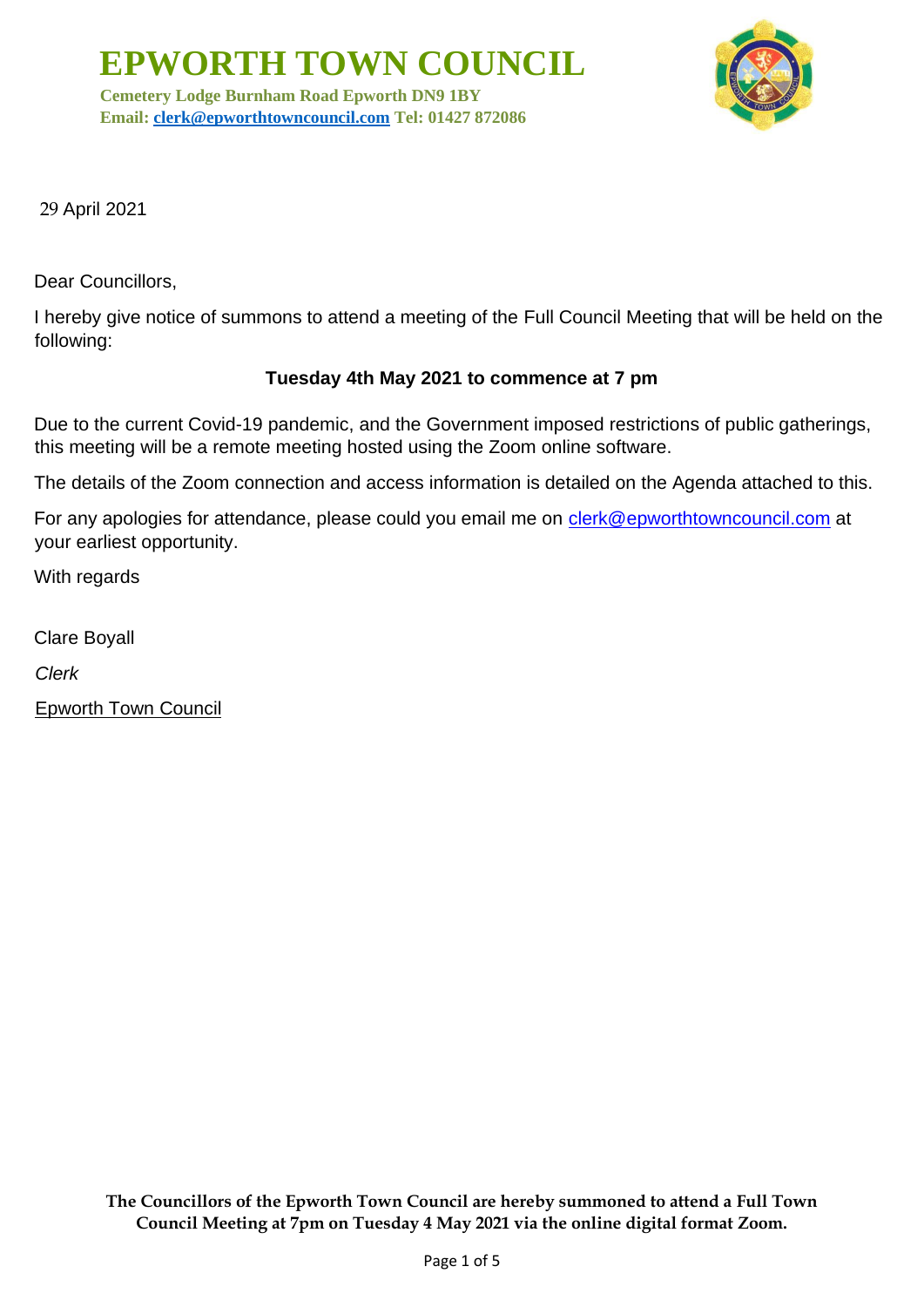**EPWORTH TOWN COUNCIL Cemetery Lodge Burnham Road Epworth DN9 1BY Email: [clerk@epworthtowncouncil.com](mailto:clerk@epworthtowncouncil.com) Tel: 01427 872086**



Zoom Meeting details: ID – **963 6570 3091** Passcode – **589531**

## <https://zoom.us/j/96365703091?pwd=VVkxR0dkSXhiaGhWOEdjYlhMQ3VXUT09>

Members of public are welcome to attend via zoom using the above access. Should members of the public wish to raise a question before the meeting, please will they contact the Clerk at clerk@epworthtowncouncil.com

**\_\_\_\_\_\_\_\_\_\_\_\_\_\_\_\_\_\_\_\_\_\_\_\_\_\_\_\_\_\_\_\_\_\_\_\_\_\_\_\_\_\_\_\_\_\_\_\_\_\_\_\_\_\_\_\_\_\_\_\_\_\_\_\_\_\_\_\_\_\_\_\_\_\_\_\_\_\_\_\_\_\_\_\_\_\_\_\_\_\_\_\_\_\_\_\_\_\_\_\_\_\_\_\_\_\_\_\_\_\_\_\_\_\_\_\_\_\_\_\_\_\_\_\_\_\_\_\_\_\_\_\_\_\_\_\_\_\_\_\_\_**

# **AGENDA ITEMS FOR DISCUSSION AND DECISION**

**This Council supports the rights of anyone to record this meeting but advises that anyone so recording cannot disrupt the meeting by means of the recording and expresses hope that the person (or persons) carrying out the recording have obtained the necessary legal advice, for themselves, to ensure they understand the rights of any member of the public who may be present who do not wish to be filmed or recorded. The Council meeting is recorded, and the recording is saved for a period of no less than 12 months.**

#### **Public Participation**

**Members of the press and public are welcome to attend meetings of the Council under the Public Bodies (Admission to Meetings) Act 1960 as amended by Section 100A of the Local Government Act 1972, Schedule 12A. Questions may be put to the Council during the Public Participation Session. The time allocated to each speaker is 3 minutes on their given subject(s). After this time the press and public must refrain from speaking.**

| 01/05/21 | To elect a Chairman of the Council                                                                                                                                           |
|----------|------------------------------------------------------------------------------------------------------------------------------------------------------------------------------|
| 02/05/21 | To receive the Chairman's Declaration of Acceptance of Office                                                                                                                |
| 03/05/21 | To elect a Vice Chairman of the Council                                                                                                                                      |
| 04/05/21 | To receive the Vice Chairman's Declaration of Acceptance of Office                                                                                                           |
| 05/05/21 | To record the names of members present                                                                                                                                       |
| 06/05/21 | To receive apologies of absence                                                                                                                                              |
| 07/05/21 | To receive Declarations of Interest by any member of the Council in respect of the<br>agenda items listed below. Members declaring interests should identify the agenda item |
|          | and type of interest being declared. (Localism Act 2011 Code of Conduct).                                                                                                    |

#### **09/05/21 To review Councillors' Declaration of Interest and receive any changes**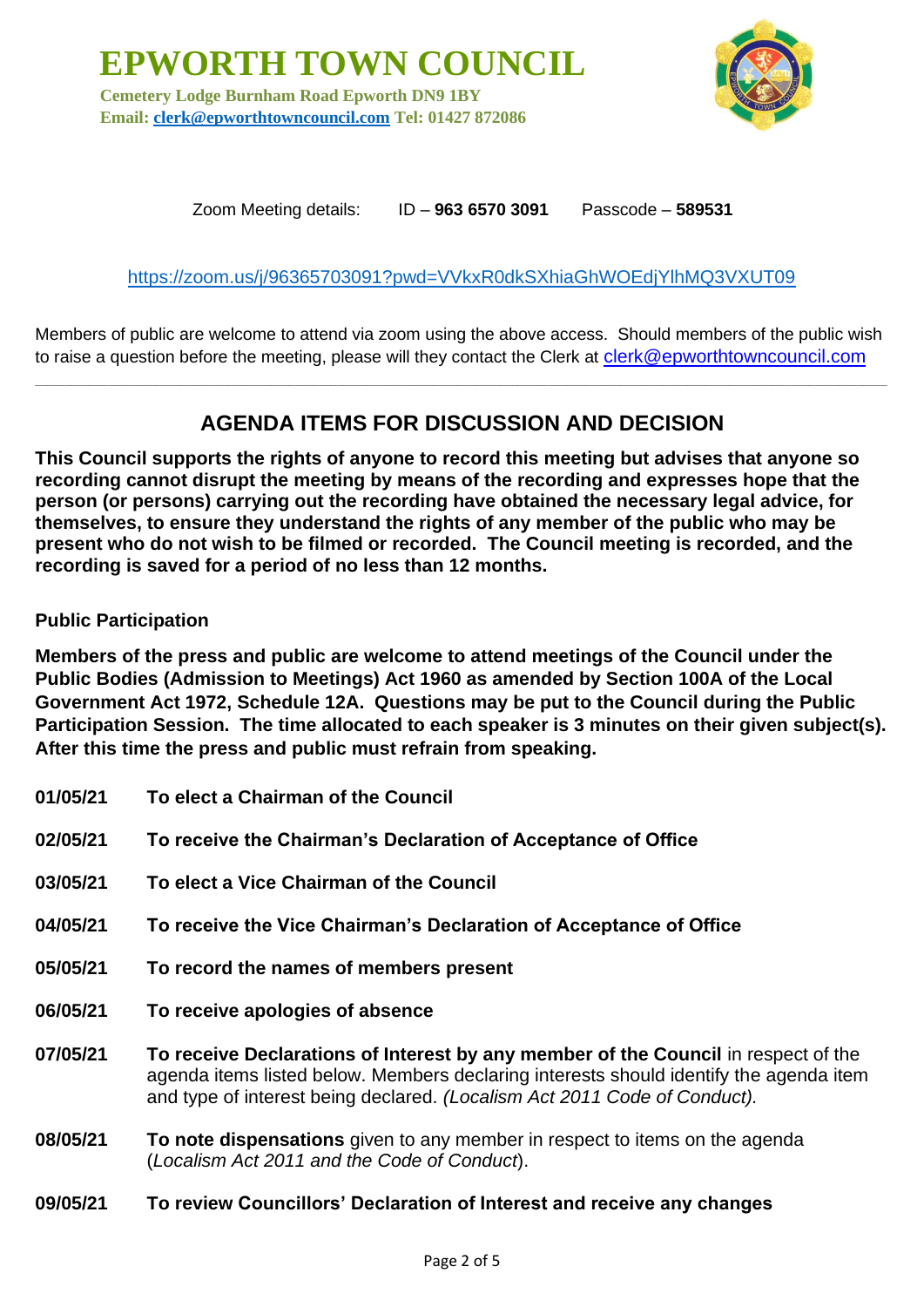**Cemetery Lodge Burnham Road Epworth DN9 1BY Email: [clerk@epworthtowncouncil.com](mailto:clerk@epworthtowncouncil.com) Tel: 01427 872086**



- **10/05/21 To receive the Chairman's Announcements**
- **11/05/21 To receive reports from Ward Councillors**
- **12/05/21 To receive the Clerk's Report**
- **13/05/21 To resolve the Draft Minutes of the Full Council Meeting held on 6 April 2021**
- **14/05/21 To resolve the Draft Minutes of the Planning Meeting held on 19 April 2021**
- **15/05/21 To resolve the Draft Minutes of the Combined Cemetery and Environment Committee held on 19 April 2021**
- **16/05/21 To receive the Financial Reports and Bank Reconciliation**
- **17/05/21 To receive the Schedule of Payments**

## **Cheque Payments**

| N <sub>o</sub>          | Payee                             | Reason                                 | <b>VAT</b>     | <b>Gross</b><br>Amount |
|-------------------------|-----------------------------------|----------------------------------------|----------------|------------------------|
| $\mathbf{1}$            | Payroll                           | Month 1                                | $\theta$       | Confidential           |
| $\overline{2}$          | Paul Hayward                      | Install boxes for planters             | $\theta$       | £140.00                |
| 3                       | Paul Hayward                      | <b>Cemetery Grounds</b><br>Maintenance | $\Omega$       | £2500.00               |
| $\overline{\mathbf{4}}$ | Aglico formerly United<br>Carlton | Final Bill                             | £52.00         | £260.00                |
| 5                       | <b>ERNLLCA</b>                    | Annual Membership                      | $\overline{0}$ | £1024.37               |
| 6                       | <b>Torne Valley</b>               | <b>Cleaning Materials</b>              | £0.49          | £2.95                  |
| 7                       | <b>MWQA</b>                       | H&S Support                            | $\theta$       | £50.00                 |
| 8                       | M Addlesse                        | Mops                                   | £0.83          | £4.99                  |
| 9                       | SP Davis Memorials Ltd            | Repair to Headstones                   | £270.00        | £1620.00               |
| 10                      | Cllr R Whittaker                  | Capillary Matting                      | $\theta$       | £4.99                  |
| 11                      | <b>MKS</b> Groundcare             | <b>Grass Cutting</b>                   | £40.00         | £240.00                |
| 12                      | <b>Cowley Fire Protection</b>     | <b>Fire Extinguisher Service</b>       | £47.29         | £240.00                |
| 13                      | Clare Boyall                      | <b>Stamps</b>                          | $\theta$       | £13.02                 |

#### **Direct Debit Payments**

| N Lincs Council       | Trade Waste Final Bill | £30.60 |
|-----------------------|------------------------|--------|
| <b>Everflow Water</b> | April Invoice          | £11.83 |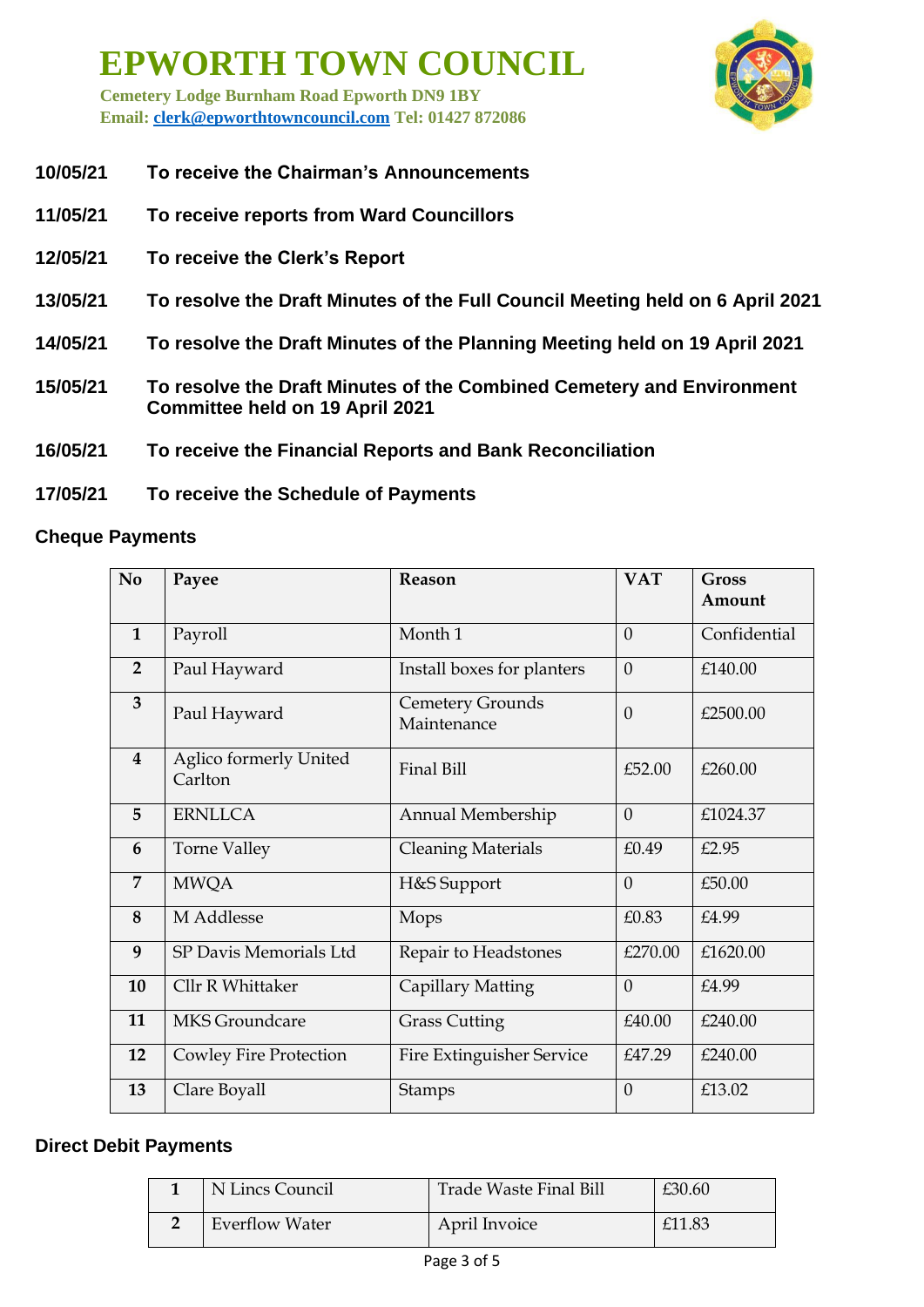**Cemetery Lodge Burnham Road Epworth DN9 1BY Email: [clerk@epworthtowncouncil.com](mailto:clerk@epworthtowncouncil.com) Tel: 01427 872086**



| N Lincs Council | <b>Business Rates April</b> | £72.08 |
|-----------------|-----------------------------|--------|
| N Lincs Council | <b>Business Rates May</b>   | £71.00 |
| N Lincs Council | Trade Waste                 | £50.04 |

- **18/05/21 To Elect members of the Finance Committee**
- **19/05/21 To Elect members of the Combined Cemetery and Environment Committee**
- **20/05/21 To Elect members of the Planning Committee**
- **21/05/21 To receive and review the Council Policies (schedule attached)**
- **22/05/21 Planning** Applications (Town & Country Planning Act 1990 as amended) **22.1 Application No:** PA/2021/696 **Proposal:** Application for determination of the requirement for prior approval of a household extension **Site Location:** 14 Blow Row, Epworth, DN9 1HP
- **22.2 Application No:** PA/2021/700 **Proposal:** Planning permission to erect a two-storey rear extension **Site Location:** 10 Eastfield Road, Epworth, DN9 1JF
- **22.3 Application No:** PA/2021/766 **Proposal:** Planning permission to erect a single-storey side and rear extension with a roof terrace over **Site Location:** White House, Turbary Road, Epworth Turbary, Epworth, DN9 1DY
- **22.4 Application No:** PA/2021/755 **Proposal:** Advertisement consent to display a non-illuminated fascia sign to the front of the building, a non-illuminated fascia sign to the rear of the building and a projecting sign to the side of the building **Site Location:** Mowbray Arms, Mowbray Street, Epworth, DN9 1HR

# **22.5 Application No:** PA/2021/339 **Proposal:** Planning permission for change of use of land adjacent to premises to allow external seating area with permanent decking **Site Location:** 25-27 Queen Street, Epworth, DN9 1HG

- **23/05/21 Planning Permission Granted** PA/2021/282 PA/2021/119
- **24/05/21 Planning Appeal Decision** PA/2019/1800 - Dismissed.
- **25/05/21 Cemetery Car Park Bin** To receive information and resolve to purchase a larger waste bin (see attached information).